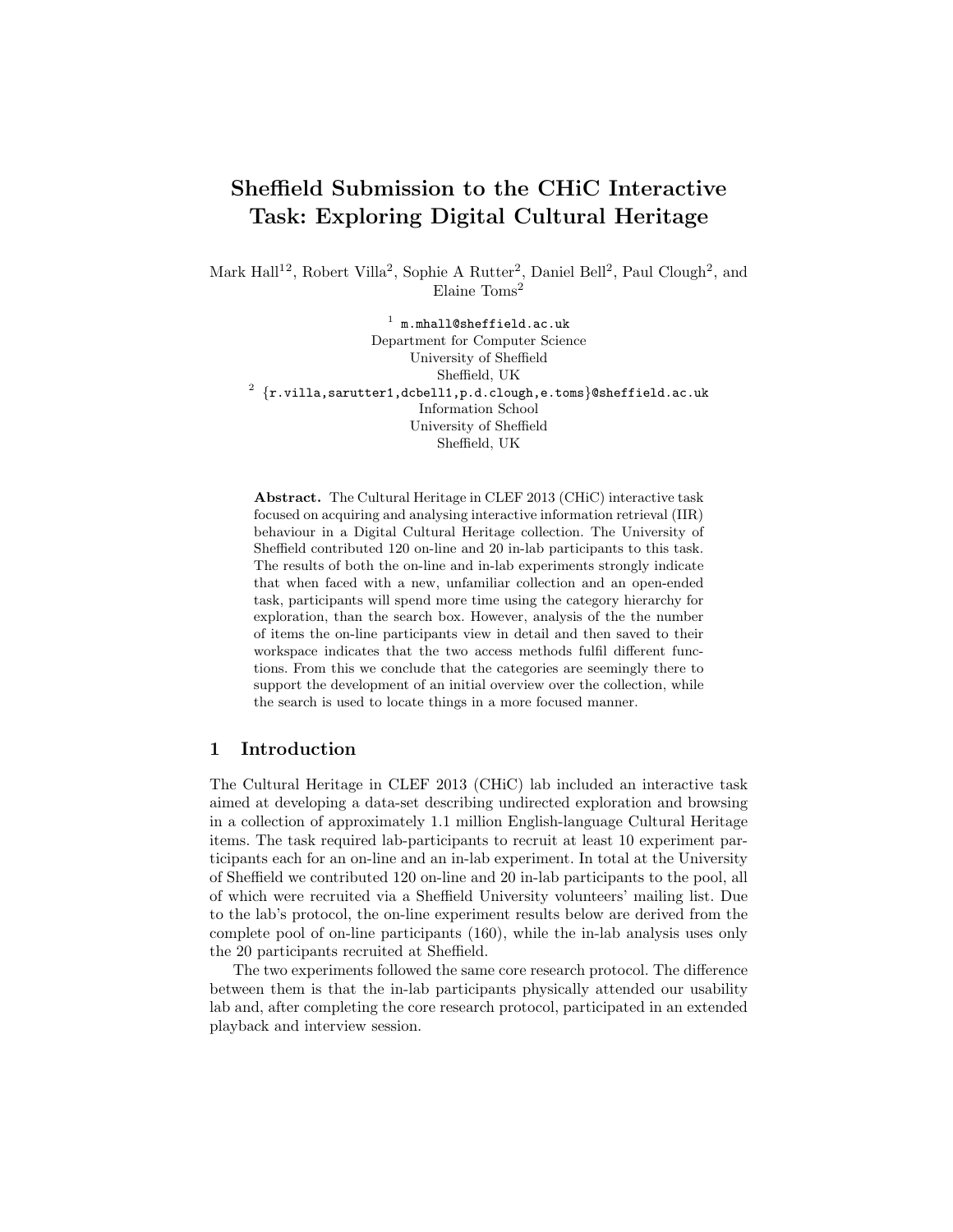The complete research protocol was presented using a web-based system developed at Sheffield as part of the PROMISE<sup>3</sup> project. Figure 1 shows a screenshot of one of the questionnaire pages. Figure 2 shows the main task user interface (UI), consisting of the task instructions, category browser, search box and results, item details display, and a book-bag for saving items. For the main task participants were isntructed to explore the collection using the task UI until they were bored, and to add anything they found interesting to their book-bag.

Page 9 of 13

# Your Experience

| Please indicate your level of agreement with the following statements about your experience in exploring this website today: |                 |                |                |                         |                |            |       |
|------------------------------------------------------------------------------------------------------------------------------|-----------------|----------------|----------------|-------------------------|----------------|------------|-------|
|                                                                                                                              |                 | $\overline{1}$ | $\overline{2}$ | $\overline{\mathbf{3}}$ | $\overline{4}$ | 5          |       |
| I was absorbed in exploring.                                                                                                 | <b>Disagree</b> | ⊙              | $\circ$        | O                       | ⊙              | ⊙          | Agree |
| I felt annoyed while visiting this website.                                                                                  | Disagree        | $\circ$        | $\bigcirc$     | $\circ$                 | $\circ$        | $\circ$    | Agree |
| I felt involved in this exploration task.                                                                                    | Disagree        | ⊙              | $\odot$        | $\circ$                 | $\circ$        | 0          | Agree |
| During this experience I let myself go.                                                                                      | <b>Disagree</b> | $\bigcirc$     | $\circ$        | $\circ$                 | $\bigcirc$     | $\circ$    | Agree |
| I found this website confusing to use.                                                                                       | Disagree        | ⊙              | $\circ$        | $\circ$                 | ⊙              | ∩          | Agree |
| This website is attractive                                                                                                   | Disagree        | $\circ$        | $\circ$        | $\circ$                 | $\bigcirc$     | $\bigcirc$ | Agree |
| My exploration experience was rewarding.                                                                                     | <b>Disagree</b> | ⊙              | $\circ$        | $\circ$                 | $\bigcirc$     | $\bigcirc$ | Agree |
| I felt frustrated while exploring this website.                                                                              | <b>Disagree</b> | $\circ$        | $\circ$        | $\circ$                 | $\circ$        | $\circ$    | Agree |
| The time I spent exploring just slipped away.                                                                                | Disagree        | $\bigcirc$     | $\odot$        | $\odot$                 | $\circ$        | $\bigcirc$ | Agree |
| I lost myself in this experience                                                                                             | <b>Disagree</b> | $\bigcirc$     | $\bigcirc$     | $\bigcirc$              | ∩              | $\bigcirc$ | Agree |

Fig. 1. Screenshot showing the questionnaire UI used in the experiments.

The two experiments are being analysed separately, as figure 3 shows that the in-lab participants spent significantly longer on the task, than the on-line participants.

# 2 On-line Experiment

For the on-line experiment we analysed the interaction logs gathered by the task UI for all 160 on-line participants. No filtering of participants was performed, thus the analysis includes participants who spent only a few seconds with the task and those who stayed for a few hours. The focus of the analysis is on which of the exploration methods provided by the task UI were used by the participants.

The task UI provided three methods for the participants to explore the collection. On the left there was a category browser, that showed a hierarchical structure into which a sub-set of the items in the collection (approximately 250,000) had been mapped automatically [2]. The second option was to use the search box to type in and run a query. The third method was to click on an

<sup>3</sup> http://www.promise-noe.eu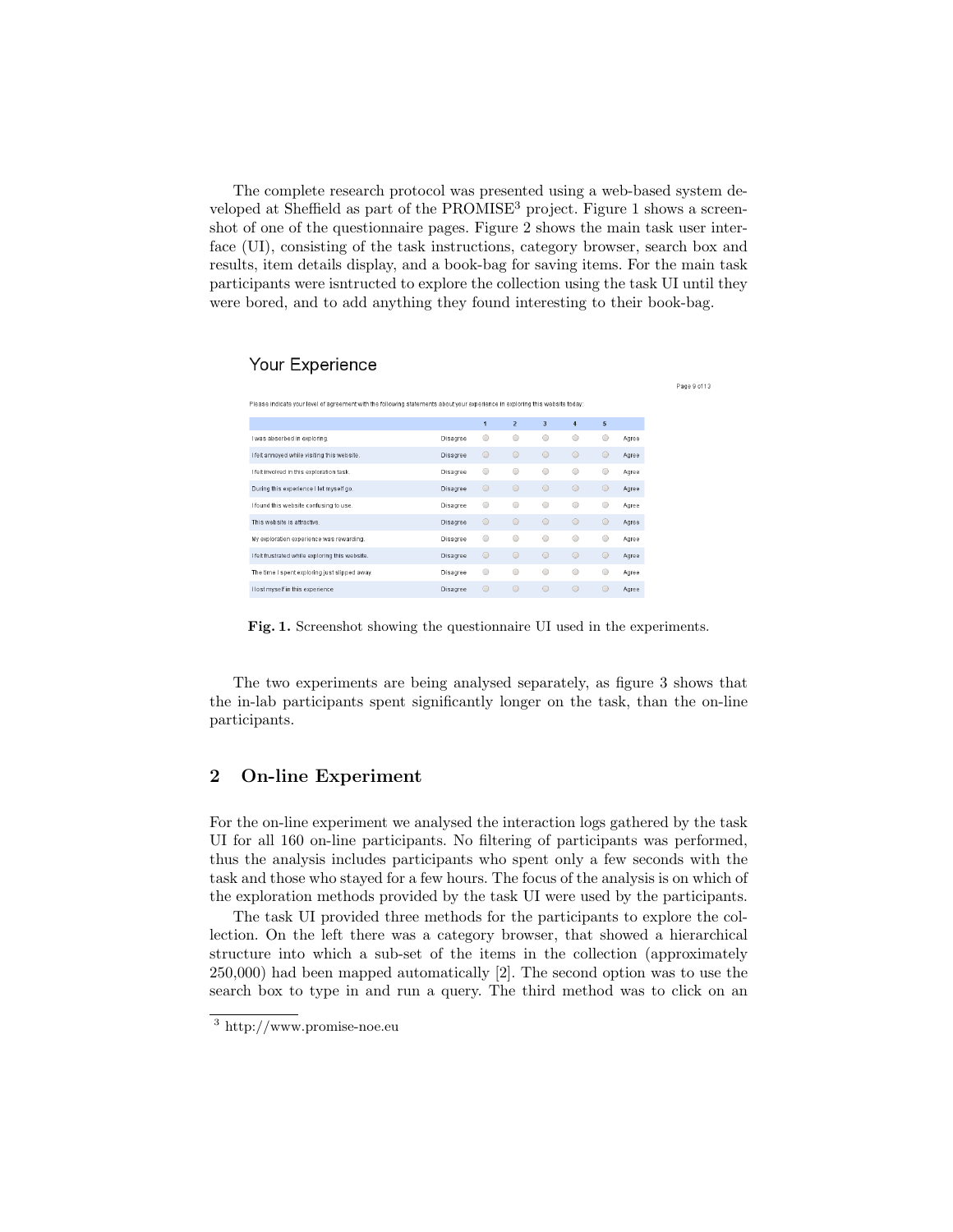

Fig. 2. Screenshot showing the task UI used in the experiments. The UI consists of six parts. On the left are the task instructions and the category browser. In the middle are the search box and the search results. On the right are the viewer for an item's details and the book-bag used to store interesting items. Selecting a category on the left, entering search terms, or clicking on a meta-data facet in the item viewer all resulted in the items matching that request being displayed in the central  $4 \times 3$  grid.



Fig. 3. Box-plots showing the amount of time (in minutes) the participants spent using the task UI. The lab participants clearly spent significantly longer on the task than the on-line participants.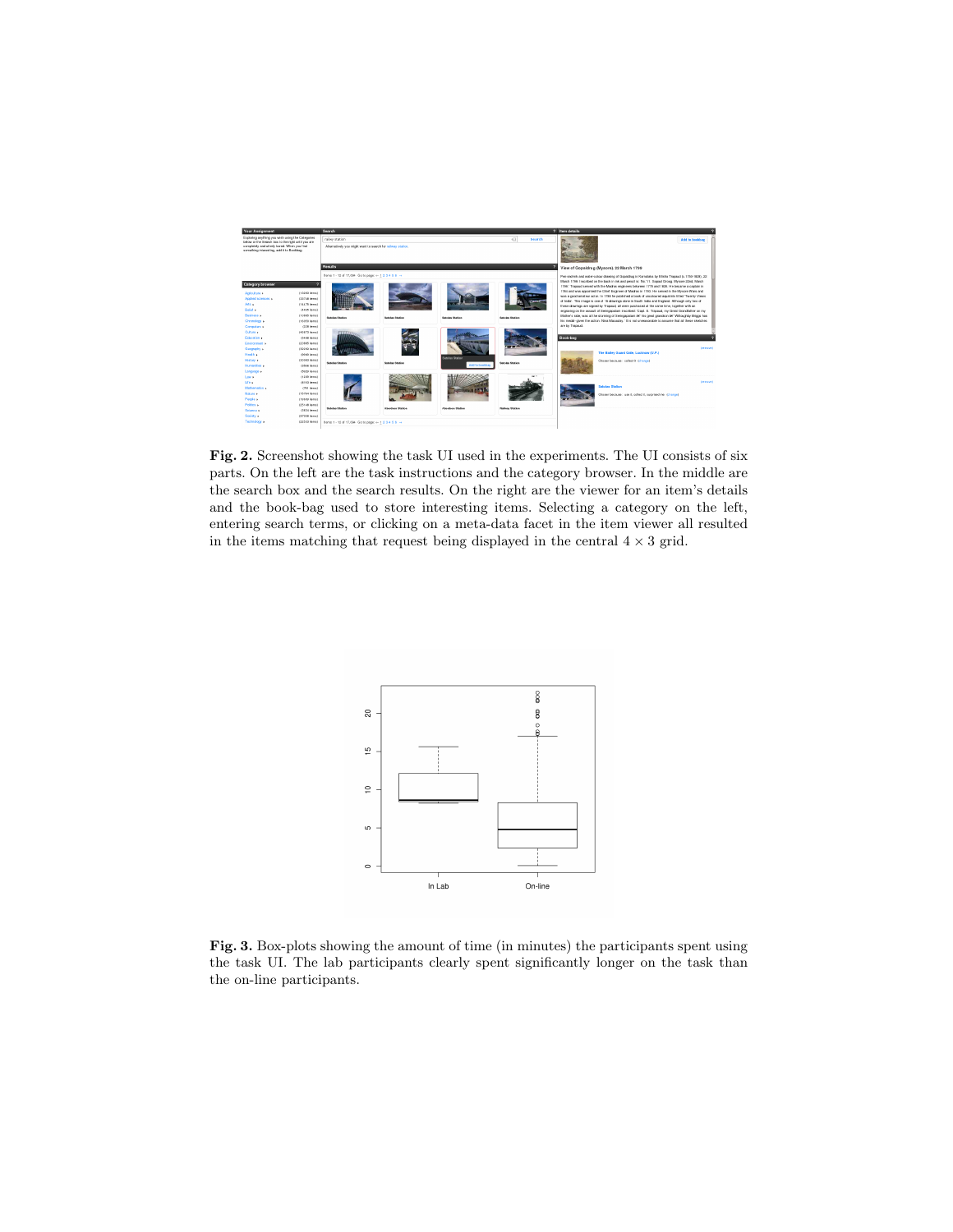item's meta-data, which would run a search for other items with the same metadata. In all three cases, the items for the selected category, user-provided query, or meta-data query would be shown in the central grid.

The task UI logged all interactions between the participants and the UI and for each participant we processed the log and determined the number of topics selected (labelled "Category" in the graphs), user-queries run ("Query"), and meta-data queries selected ("Meta-Data"). In addition to the number of interactions with each exploration method, we also calculated how much time each participant spends using each of the methods. This was calculated by measuring the time between when the participant first used that method and the moment when they switched to a different method. If the participants switched back and forth between methods, then the individual times were aggregated.

Figure 4 shows the resulting box-plots. Clearly visible is that participants used the category browser more to explore the collection, than either of the other two methods. Both the number of categories they looked at and also how much time they spent with the task UI after selecting a category are higher (statistically significant in both cases using paired Wilcoxon signed rank test  $[p \lt q]$ 0.01]). Exploring the collection via the "Meta-Data" queries is not frequently used, with only 32 participants making use of the facility at all and of those most only used it once or twice. From the on-line logs we cannot determine whether this is due to people not being interested in this kind of exploration, or whether the ability was not clear from the UI.



Fig. 4. Box-plots showing: a) the number of interactions in each of the three exploration methods; b) the amount of time (in minutes) spent on each of the three exploration methods. "Category" refers to using the category browser, "Query" to typing a query into the search box, and "Meta-Data" to exploring the collection by clicking on the meta-data facets shown in the item viewer.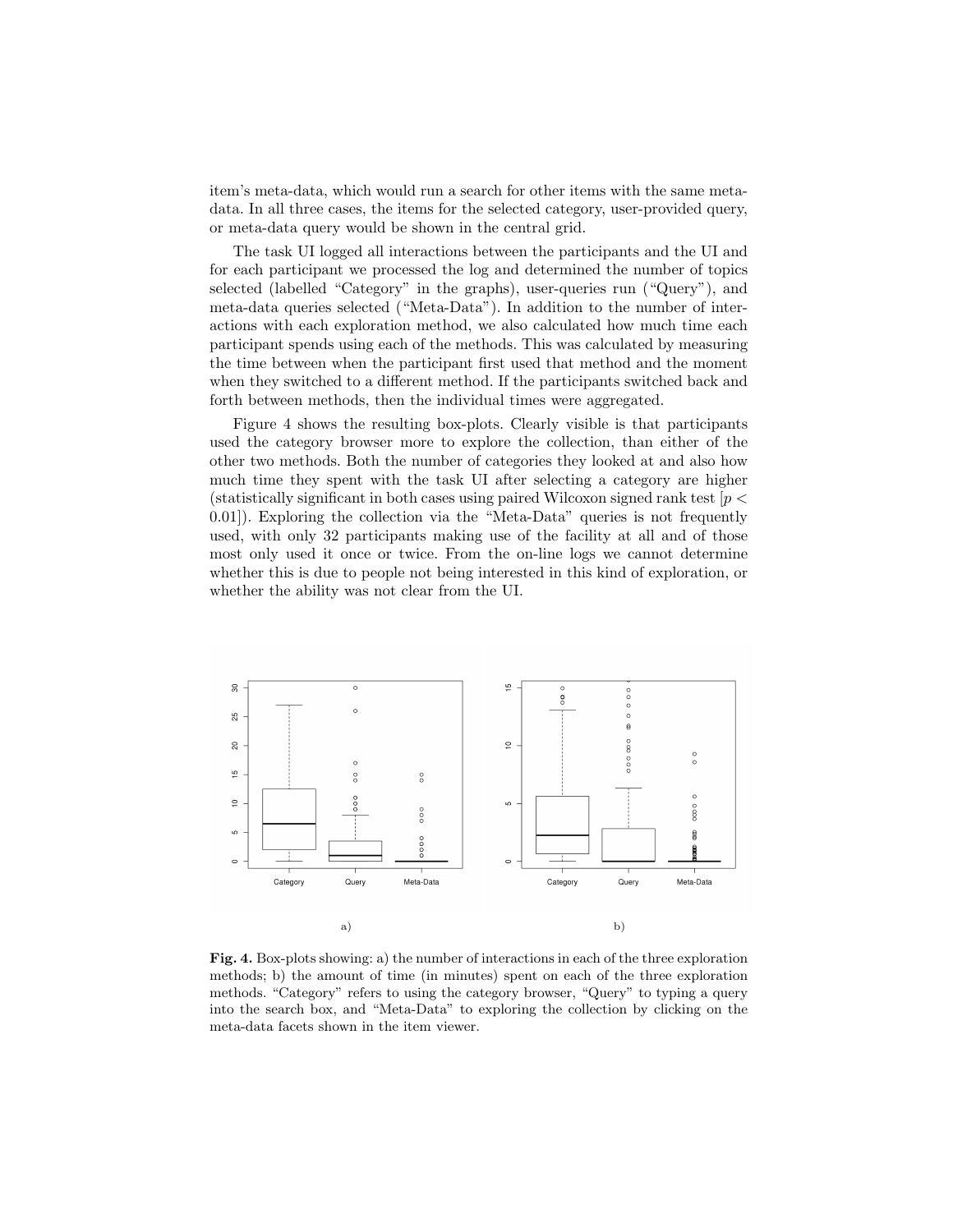We also counted how many items participants viewed for the three methods and how many they then saved to their book-bag. Figure 5 shows that while participants tended to find more items via the categories, the differences are no longer statistically significant using a Wilcoxon paired signed-rank test.



Fig. 5. Box-plots showing: a) the number of items viewed ; b) the number of items saved to the book-bag when using each of the exploration methods. "Category" refers to using the category browser, "Query" to typing a query into the search box, and "Meta-Data" to exploring the collection by clicking on the meta-data facets shown in the item viewer.

Finally we used affinity propagation clustering [1] (using the scikit learn package<sup>4</sup> ) to see if we could identify clusters of participants with similar behaviour (default parameters used except for a damping value of 0.88). Participants were clustered based on the time they spent using each of the three exploration methods. The times were normalised for each participant using the total time the participant spent on the task. Thus a value of 0 means that the participant spent no time using that exploration method, while a score of 1 indicates that they only used that method.

Table 1 shows the six clusters that are identified in the data, including the participant that has been identified as the exemplar for the cluster, and a classification label that was manually attached. Clearly visible is that the majority of participants use a mixed-mode approach, spending slightly more time exploring the collection with the categories. Approximately a quarter of the participants used the hierarchy very briefly and spent most of their time searching for things. Interestingly, only four users restricted themselves to exploring only via the category browser. The final cluster  $#6$  is somewhat misleading, as it represents not people who have done nothing, which the sample data implies, but instead contains 12 participants who don't fit into any of the other clusters. The sample is thus not representative in this case.

<sup>4</sup> http://scikit-learn.org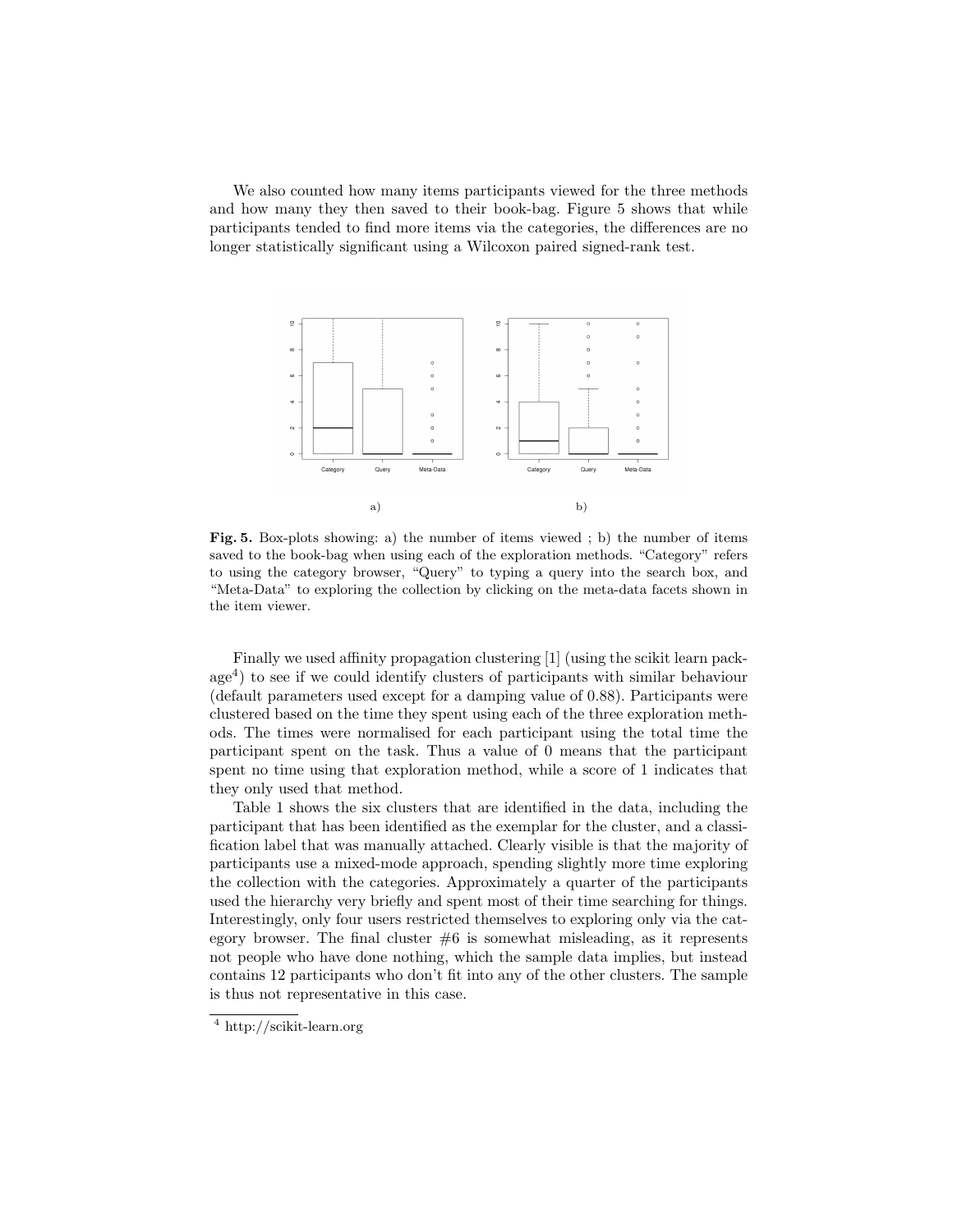|    |    |       |       |          | Cluster # Participants Category Query Meta-Data Classification |
|----|----|-------|-------|----------|----------------------------------------------------------------|
|    |    |       |       |          | <b>Browser</b>                                                 |
| 2  | 83 | 0.687 | 0.313 |          | Mixed-mode, browsing preferred                                 |
| 3  | 19 | 0.506 | 0.494 |          | Mixed-mode                                                     |
| 14 | 26 | 0.107 | 0.893 | $\Omega$ | Mostly search                                                  |
| 5  | 16 | 0.011 | 0.989 |          | Searcher                                                       |
| 16 | 12 |       |       |          | Other                                                          |

Table 1. The six clusters found using affinity propagation clustering. The "Category", "Query", and "Meta-Data" columns show the fraction of their task time each cluster's exemplar participant spent on each of the three exploration methods. Cluster  $\#6$  is a catch-all cluster for participants that fit into none of the other clusters, thus the exemplar participant data should be ignored.

#### 2.1 Discussion

The results strongly indicate that when faced with a new, unfamiliar collection and an open-ended task, participants will spend more time using the category hierarchy for exploration, than the search box. However, the number of items participants viewed in detail and then saved to their workspace indicates, that the two access methods fulfil different functions. The categories are seemingly there to support the development of an initial overview, while the search is used to locate things in a more focused manner. We intend to investigate this in more detail by analysing the participants qualitative descriptions of why and how they completed their task, and also by performing a temporal analysis of the log to see whether participants are more likely to use the category hierarchy at the beginning of their task and then switch to using the search when they are more familiar with the collection.

## 3 In-Lab Experiment

One of the focuses of the in-lab CHiC study is how individuals explore a cultural heritage collection when given no task. The results may be used both to contrast with studies which have used explicit tasks, and to motivate changes to cultural heritage systems to better support a diverse range of user tasks.

The work reported here is based on initial results. Here, our focus is on how users explored the collection and in particular how search and browse were used in this exploration. We consider three research questions:

- RQ1. How do participants initiate their exploration?
- RQ2. Do participants have a preference for browse or search in their exploration of the collection?
- RQ3. Can reasons be identified for why users chose to search or browse?

With RQ1 we are particularly interested whether users start their exploration by browsing categories, or by search. RQ2 then considers how users access the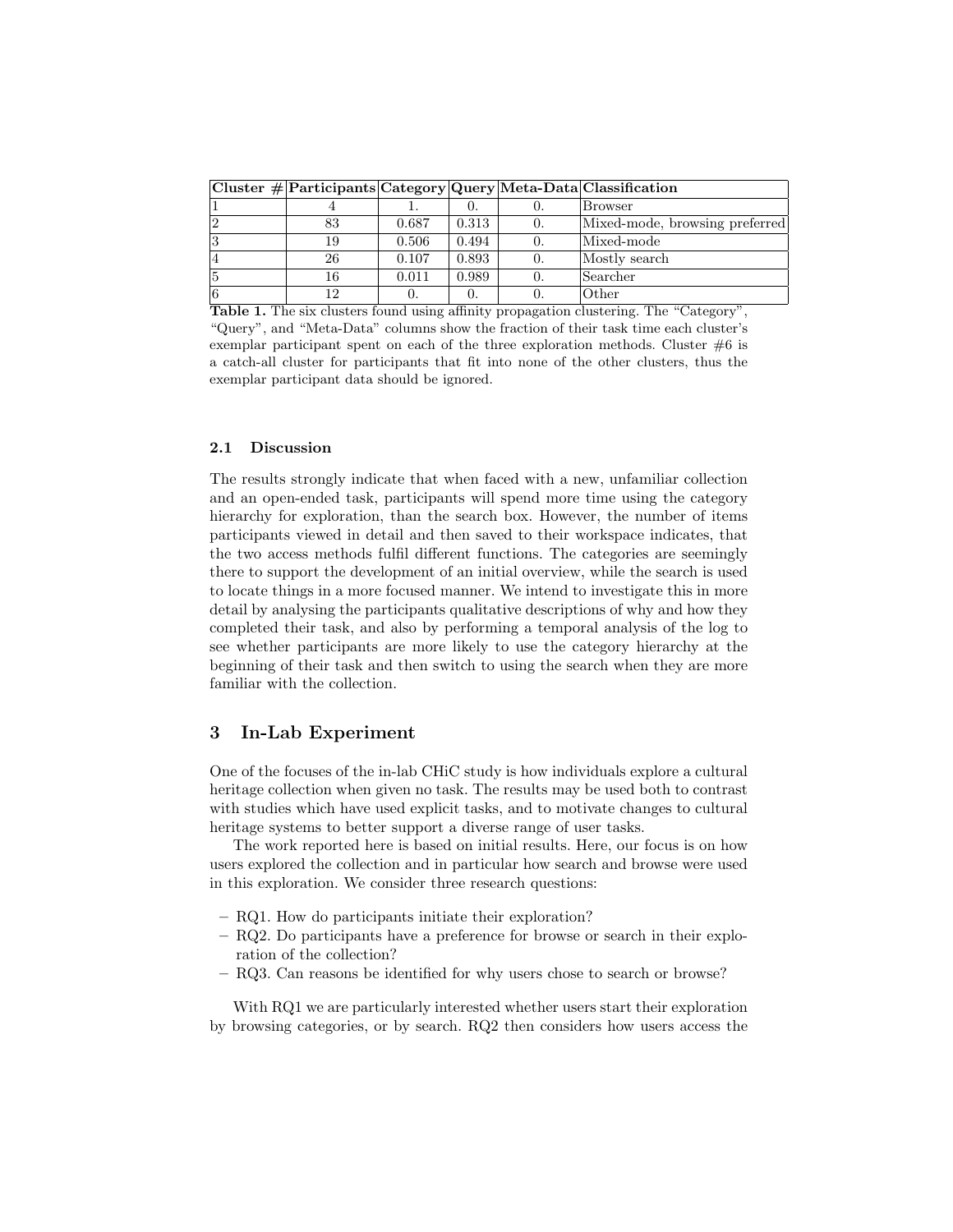collection over their whole session. For RQ3 we will present some initial qualitative data from our lab-based interactive study, where the aim is to identify reasons for the use of either the search or browse functions.

#### 3.1 Experimental setup

All data reported here is from an in-lab study, which allowed a follow up interview to be carried out, during which each participant reviewed his or her search session. To enable this reviewing, Morea screen recording software was used to record the users activity, and during the interview, an audio recording was made of the users comments.

An important aspect of the interactive CHiC experimental design was that no explicit task was provided to users. Instead instructions asked the user to explore freely as they wished, until they were bored. Users were informed after they had been active for 10 minutes, and could then continue for a further 5 minutes if they wished, at which point they would be asked to stop (these timings were carry out by hand, and were approximate). Once this was finished, the users search session would be replayed to them, and an interview conducted to investigate the users search process. Participants were paid 10 pounds for taking part. In total 20 participants were recruited for the study, 11 male and 9 female. Eight participants were in the 18-25 year age band, nine in the 26- 35 band; the other 3 between 36-45. The majority were students (13), with 5 employed, one unemployed, and one other. 13 had completed a higher education degree, while six were currently studying an undergraduate degree.

#### 3.2 In-lab observations

Before presenting initial results of the in-lab study, we first present some observations gathered from the experimenters who carried out the study. In total, four different individuals were involved in running the in-lab experiment (it should be noted that a detailed procedure was developed to ensure consistency, and an initial pilot was carried out). The list below is therefore informal, being the perceptions of the experimenters from observing and interviewing the participants. Some of these observations (e.g. preference for the categories) are backed up by the subsequent analysis, other items will be investigated more fully in future work:

– The categorisation of items was of a surprise to many participants, with many items being apparently "miss-classified" by the system. Categories often had confusing or incorrect content compared to what the participants expected to find (for example the categories "Computers", "people", and "education"). Several participants expressed confusion/dissatisfaction upon clicking on the "People" category and then being presented with coins. Generally participants felt that the items seemed ill fitted to the categories that they were in.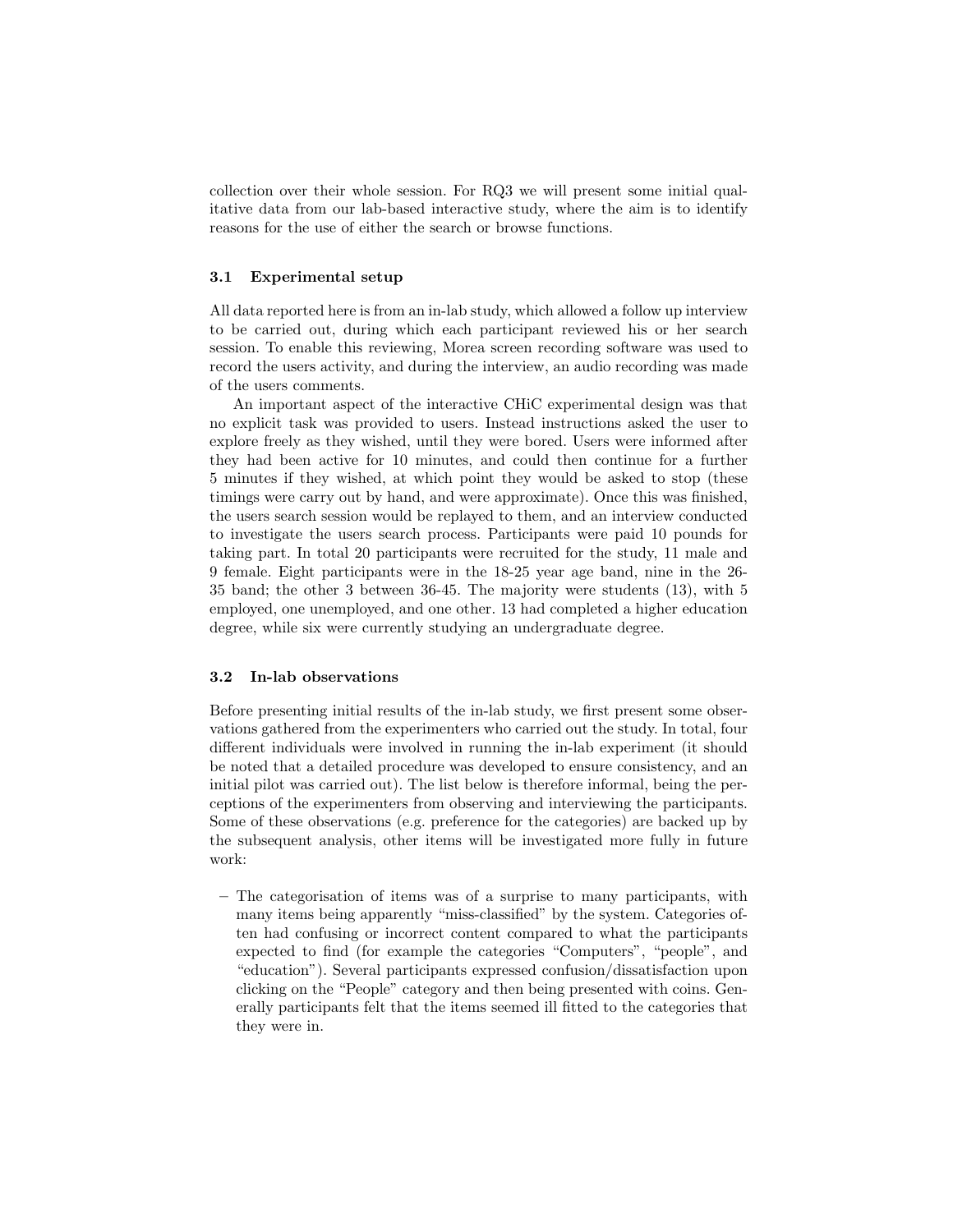- Some categories had items with a lot of missing information (e.g. the titles were unintelligible, a lack of images etc.) that annoyed or confused participants.
- Some participants often failed to notice that there were subcategories or only found them by accident. The subcategories were accessed via a small arrow to the right of the category name.
- Some participants didn't notice the search box at the top of the page
- Some participants did not spot the "more like this" link till later on in the search. Some did think this was a useful feature and would like to have seen it earlier. Often scrolling was required to see these recommendations (one participant asked if this requirement to scroll was a bug)
- Larger pictures and more information for the pictures was a common request. Some participants asked to be able to zoom in on the images. The general view was that the thumbnails used did not provide enough detail for the participants to really engage with the item.
- Participants were often disconcerted when pictures did not display, thinking there was a problem with the system.
- Some participants encountered multimedia objects such as video and audio clips in the collection, but the interface seemed to be unable to play them.
- Most participants would have liked more detail/description for the items. Often the additional information provided about items (topic/type/country etc.) was not what participants expected. They either wanted to find similar items through the information (the topic information was often too specific and only showed the same item again when clicked) or they expected more information relating to that classifier (e.g.. more information on the topic or type of item).
- Most participants mentioned that they were unsure of the purpose of the book bag. Several used it like a bookmark system, but some used it in a similar manner to an e-commerce basket, where they hoped to buy copies/prints of the items later.
- Some participants mentioned that the site did not provide a clear overview of the kinds of objects that the collection contained.
- Some participants would have preferred the categories/structure to have followed a more narrative structure similar to that found in a museum. They thought that the objects lacked context and background story.

#### 3.3 Results

Initiation of exploration RQ1 asks how users initiate their exploration of the collection. To investigate this, we first looked at how users started their session, and in particular, their searching. For example, did they select a category or enter a query?

Over the whole data set four different actions were used by participants to initiate their session (Table 2, column 2). For the majority of users, the first action was to select one of the categories (15 out of the 20 users). It should be noted that the interface, on startup, showed a set of default results to all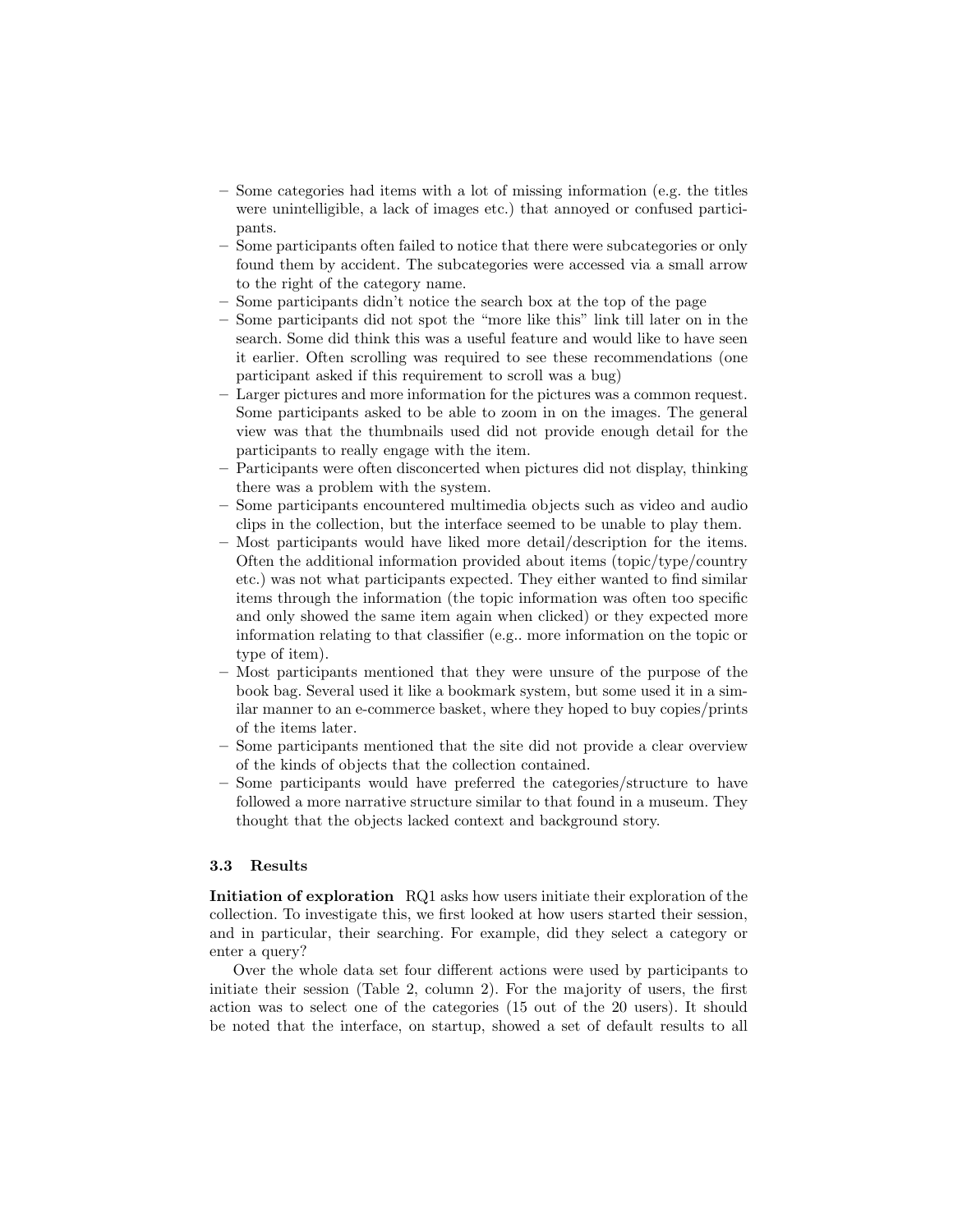users. For three users, the first action was to display one of these default results, another user clicked the next page to view the next page of default results, while the final users first action was to bookmark one of the default result items.

We also investigated the logs to find out each users first search or browse action, which could be one of category select, text query, or metadata/more like this select. As shown in Table 2 (column 3), for all users this was a category select. In addition to counting the first actions, we also investigated how long each user spent before either clicking the interface, or starting a new search/browse using the three previously listed methods. These results are shown in Table 3, along with the overall length of time of each session.

| Action                  | $ \text{\#Users first action} $ #Users first search/browse action |
|-------------------------|-------------------------------------------------------------------|
| Category select         |                                                                   |
| Display item            |                                                                   |
| Next search result page |                                                                   |
| Add to book-bag         |                                                                   |

Table 2. Number of users whose first action/first search or browse action were as column one.

|                                                        |  | $\vert$ Min $\vert$ <sup>1st</sup> Qu. Median Mean $\vert$ <sup>3rd</sup> Qu $\vert$ Max $\vert$ |  |  |
|--------------------------------------------------------|--|--------------------------------------------------------------------------------------------------|--|--|
| First action                                           |  | $ 7.00 $ 19.00 $ 25.00 $ 30.50 38.75 $ 90.00 $                                                   |  |  |
| First search/browse 7.00 22.75 38.00 57.50 81.75 204.0 |  |                                                                                                  |  |  |
| Total time                                             |  | $129 \mid 631.8 \mid 783.5 \mid 787.8 \mid 918.0 \mid 1544 \mid$                                 |  |  |

Table 3. Time to first action, time to first search/browse action, and overall session time (all times in seconds)

There was a considerable variance in the length of time users spent on the task. The median time taken by users was 783.5 seconds (just over 13 minutes), with an interquartile range of 286.2 seconds (approximately 4 minutes, 45 seconds). The minimum time was 129 seconds, and maximum 1544 seconds (over 25 minutes).

Most users spent some time at the start of their session before either clicking on an interface element (median time 25 seconds) or initiating a search (median 38 seconds).

Search vs. browse RQ2 asks whether users have a preference for search or browse. Figure 6 presents query and category counts across all users (i.e. counts of how often either text queries were executed or categories selected). Item select and the "more like this" functionality is not included here, due to the relative rarity of these events (across the whole data set this functionality was used only 15 times, by 7 different users).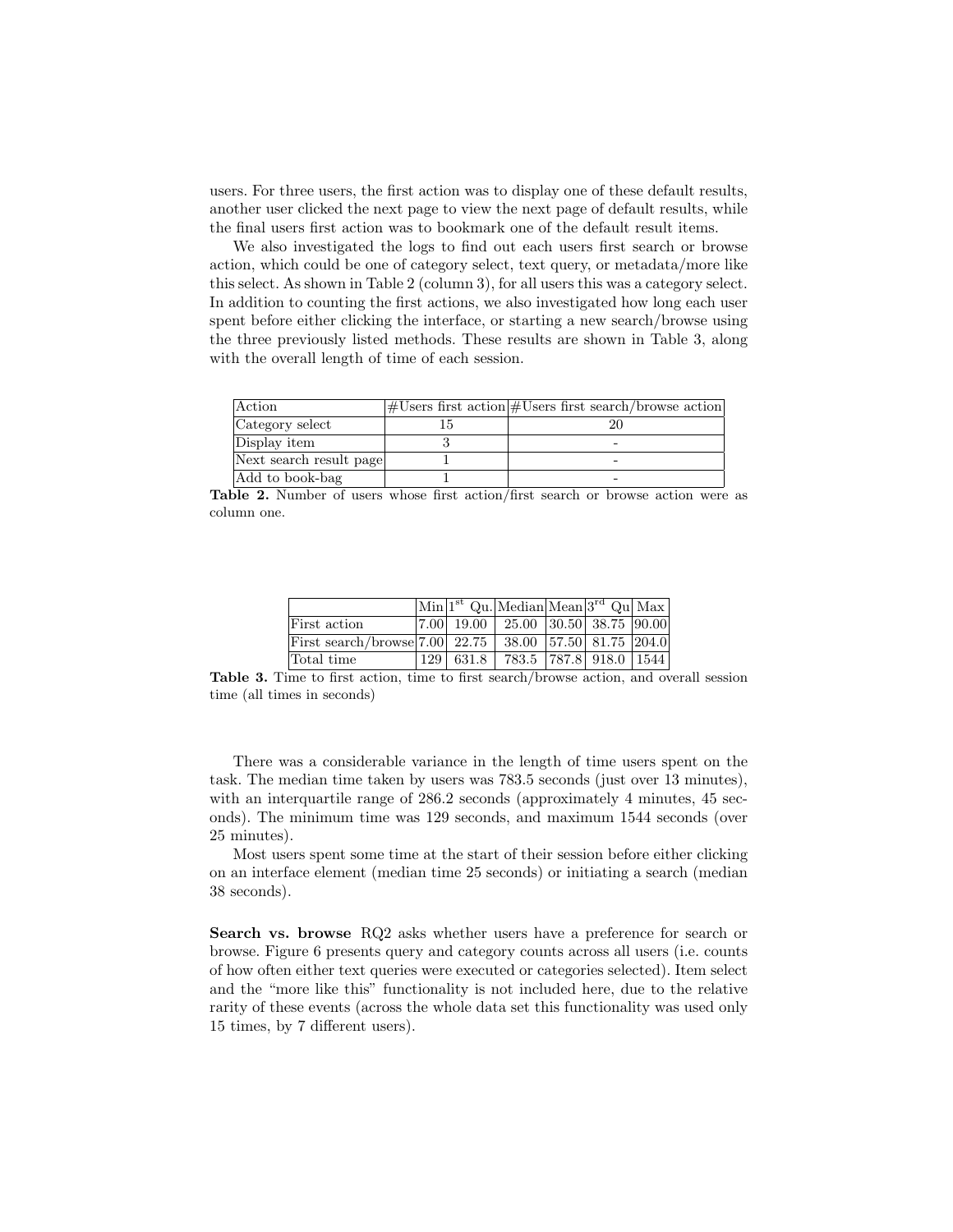A non-parametric Wilcoxon rank-sum test indicated that there was a significant difference between queries executed and categories selected (W = 50.5, p  $\leq$ 0.001). As can be seen from the box-plots, categories were selected far more than queries entered, the median number of queries executed being 2, compared to a median of 11 for category selects. All but three users selected more categories than executed queries, and 8 users did not enter a text query at all.

A similar situation exists when the time querying vs. browsing categories is estimated (Figure 7). Such times were estimated by starting a timer when a query or category was selected, and taking all activity between this point and the next query or category select as the user "querying" or "browsing categories". As might be expected, the trend is similar to that of Figure 2, with users spending more time browsing categories when compared to executing queries. All but five participants spent more time browsing using the categories than spent querying.



Fig. 6. Comparison of query and category select counts

"How did you start?" In addition to the quantitative data above, in the postsession interview two questions were asked of users: "how did you start?" and "Why did you choose to start with a [category/search query]?" It was intended to alter this latter question depending on how the user initiated their exploration, although in the event all users started by using the category browser. At the time of writing twelve of the twenty user interviews have been transcribed; initial results will be presented here.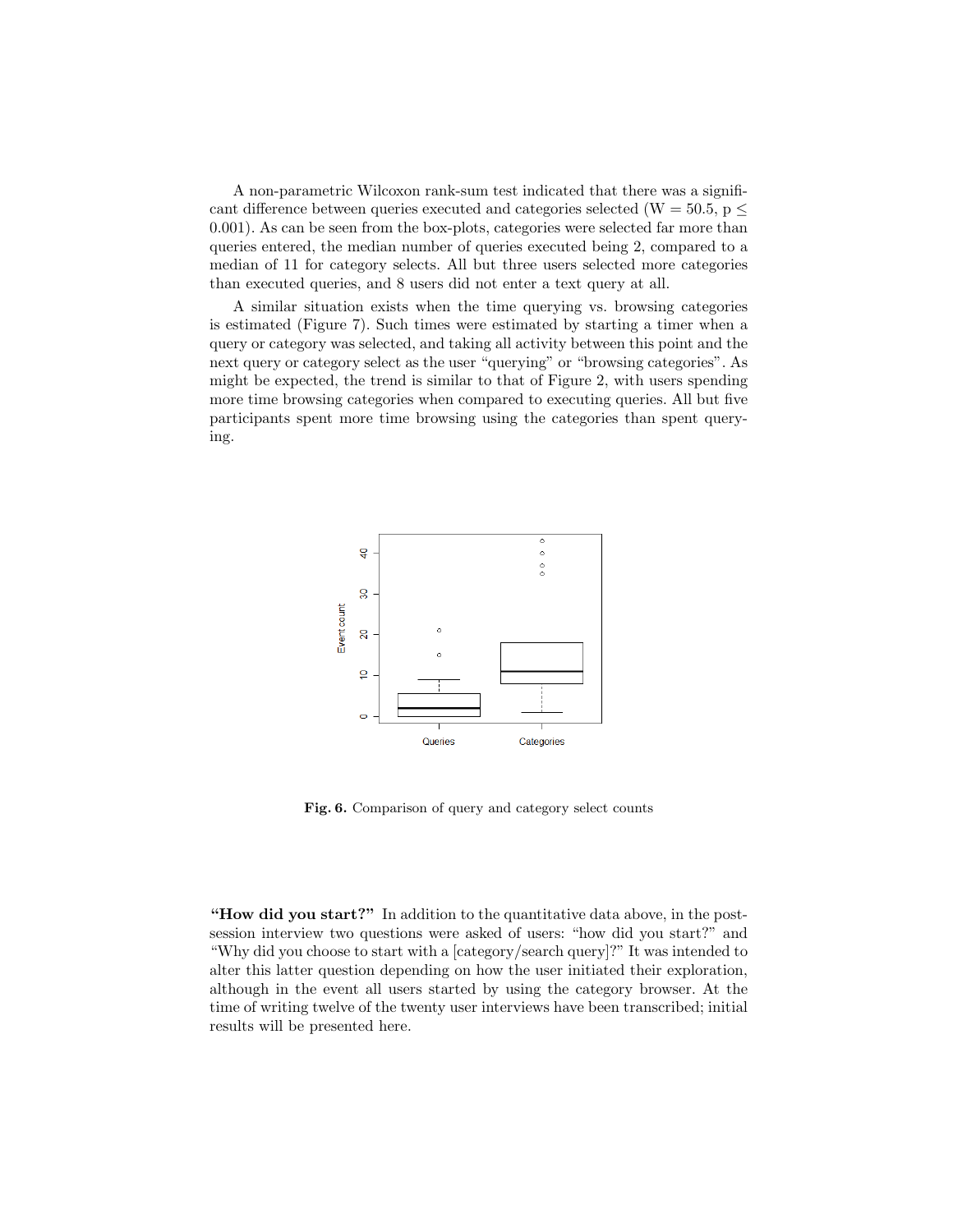

Fig. 7. Estimated time querying vs. browsing by category

The responses to the first question "how did you start?" mentioned the category browser explicitly in 8 of the 12 answers. In most of these cases this was linked to exploring the interface. For example, participant P3 stated:

"I was drawn to the middle then decided to look around at the interface. I decided to look at categories first, picked politics"

Similarly, participant P10 stated:

"I just looked round to see what I could use to explore things. The category browser looked like the most likely candidates because it had descriptions of stuff."

As well as being influenced by the interface, responses from some users suggest that prior interests also played a part. For example, participant P8 stated:

"I just look at the layout of the website and then found that I had a category browser so I went to what I study actually, and I study languages and I try to find something interesting."

The design of the interface, with a relatively small search box, appears to also have had an effect on the choices of at least two of the user, indicated by responses to the second question. Participants P2 and P4 stated:

"Because I only saw that [category]. I didn't see the search until a bit later on." [P2]

"I didn't really see this one at first (the search box) it was a bit obscure."  $[P4]$ 

For many users, however, the fact that the category browser allowed easy exploration appeared to be the key, with some users making connections to physical museums. For example:

"There is no particular task and so I started from browse to see which information is more interesting to me." [P1]